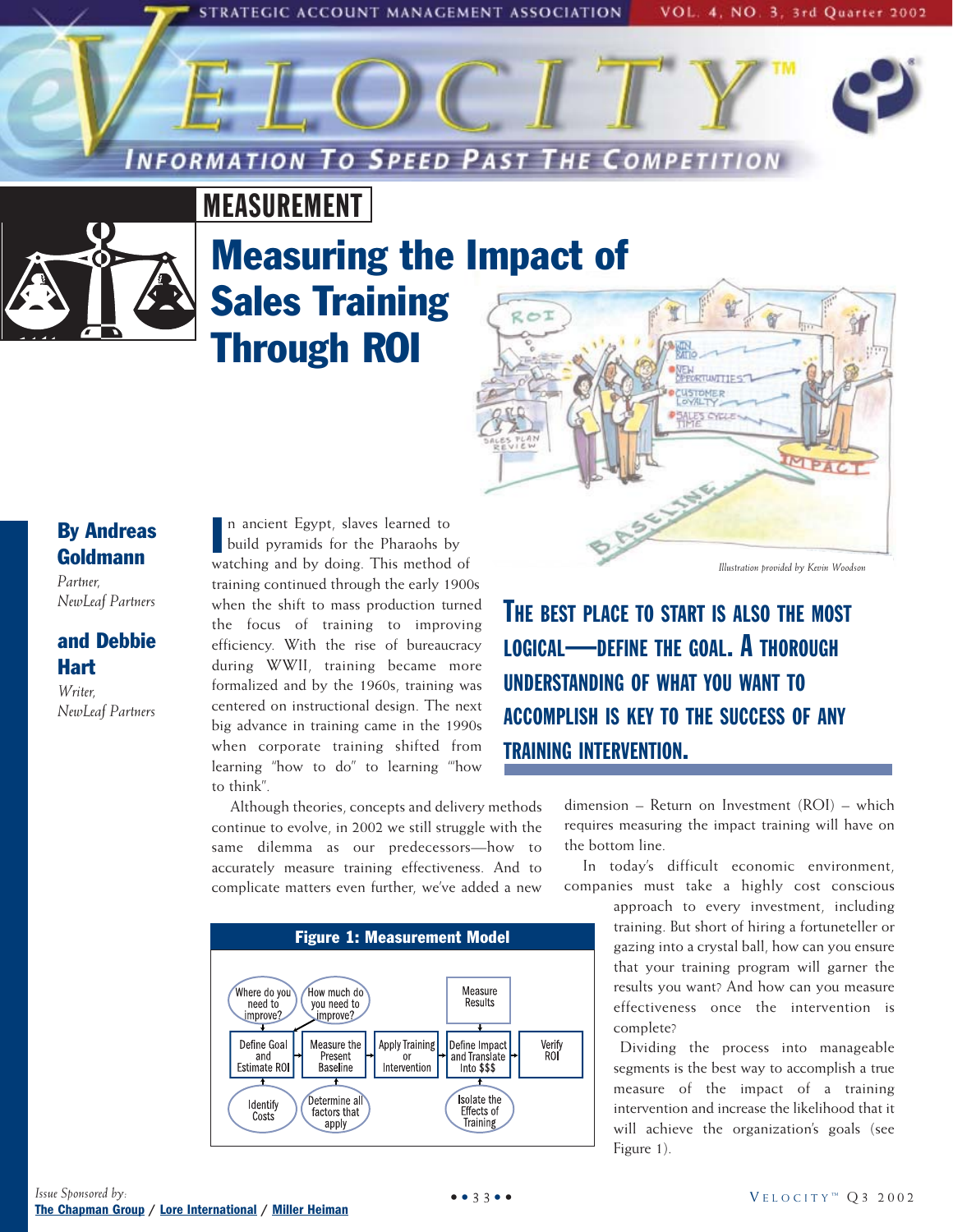| Figure 2: Donald Kirkpatrick Four-Level Approach to Evaluation |                       |                                                                          |  |  |  |
|----------------------------------------------------------------|-----------------------|--------------------------------------------------------------------------|--|--|--|
|                                                                | <b>Evaluation</b>     | <b>Measurement</b>                                                       |  |  |  |
| Level 1                                                        | <b>Reaction and</b>   | Usefulness, relevance and economics of the training solution             |  |  |  |
|                                                                | <b>Planned Action</b> | Ease of understanding, implementing and maintaining the solution         |  |  |  |
|                                                                |                       | Observable and measurable behaviors that impact success                  |  |  |  |
| Level <sub>2</sub>                                             | Learning              | Actions the participants are able to do after completion of training     |  |  |  |
|                                                                |                       | Awareness, knowledge, performance                                        |  |  |  |
|                                                                |                       | New knowledge applied on the job and frequency of application            |  |  |  |
| Level <sub>3</sub>                                             | Application           | New steps, action items, processes that will be implemented on the job   |  |  |  |
|                                                                |                       | Task steps or procedures that will be eliminated as a result of training |  |  |  |
| Level 4                                                        |                       | <b>Business Impact</b> Output, quality, cost, time                       |  |  |  |

#### Define the Goal

The best place to start is also the most logical—define the goal. A thorough understanding of what you want to accomplish is key to the success of any training intervention. To begin the thinking process, ask yourself the following questions:

- What is the desired form the training should take?
- What should participants be able to accomplish after completion of the training?
- What is the potential payoff (in business impact, benefits and results)?
- What behaviors do you want to change as a result of the training?
- What is it that you want to improve?
- How much do you want it to improve?
- What performance measures need to be changed to reinforce the training?
- What business measures do you expect to improve and by how much?

#### Identify Evaluation Method

Once you have answered these questions, you must develop the appropriate method of evaluating the training program's effectiveness. Four decades ago, Donald Kirkpatrick developed a four-level approach to training evaluation that is still in use today (see Figure 2). This approach measures four levels of evaluation:

- Level 1: Participant reaction and planned action
- Level 2: Actions participants are able to do after completion of training
- Level 3: New knowledge / actions that will be implemented on the job as well as tasks that will be eliminated

• Level 4: Business impact in output, quality, cost and time

Although each of these metrics is critical in defining usefulness and continuity of the training, this approach falls short in tying the financial results of the training to the cost. That's where ROI enters the picture. But unless you measure Levels 1 through 4, ROI cannot be accurately measured because if you don't know where you started from, you can't know if you've improved. Levels 1-4 also help you isolate the problems and validate the outcomes. ROI justifies the financial return to the organization.

#### Estimate ROI

The next step is to develop an ROI measurement to ensure that the cost of the training is in balance with its impact. To do this, you need to identify as many of the direct and indirect training costs as possible.

Training costs include at least three categories:

- 1. Fees and expenses for the training consulting firm, including curriculum development
- 2. Indirect expenses:
- Analysis and Assessment, including time and fees required to define the program, develop metrics and establish desired ROI
- Participant time spent in training
- Opportunities lost because participants are not in front of customers
- Cost of monitoring and implementing the evaluation and reinforcement
- Administrative support, including coordination and organization

3. Direct expenses

- Logistics and materials, including equipment and services, training facility, books, CDs, etc.
- Travel, lodging and meals
- Cost of training facilities

Although it may seem overwhelming, taking the time upfront to develop an ROI-based methodology forces the entire organization to think in terms of business value throughout the entire initiative and increases the opportunity for the training to achieve the desired results.

(For more information on estimating training costs, search for the "Sales Training Best Practices" white paper on the SAMA Web site, www.strategicaccounts.org.)

#### Measure the Existing Baseline

Once the goal and desired outcomes are identified, you need to document the current situation. To establish a true baseline, it is critical to include only those factors that directly relate to the desired goal. For example, if your training goal is to improve sales force efficiency, you can use the following equation:

Total Working Time – Reactive Non-Selling Time = Proactive Selling Time

Reactive non-selling time includes activities that do not directly impact the sale. To maximize results, the sales force must find ways to reduce or eliminate these activities.

To differentiate non-selling activities from those that actually lead to a sale (i.e., proactive selling time), make a list of all activities and categorize them as either selling or non-selling time (see Figure 3). Obviously face-to-face time in front of the customer is the main element of selling time. But what about the other activities that add value to the customer relationship: follow-up on action items, working on customer issues during travel time, completing administrative reports, researching account team commission questions, resolving problems with customer orders and all of the other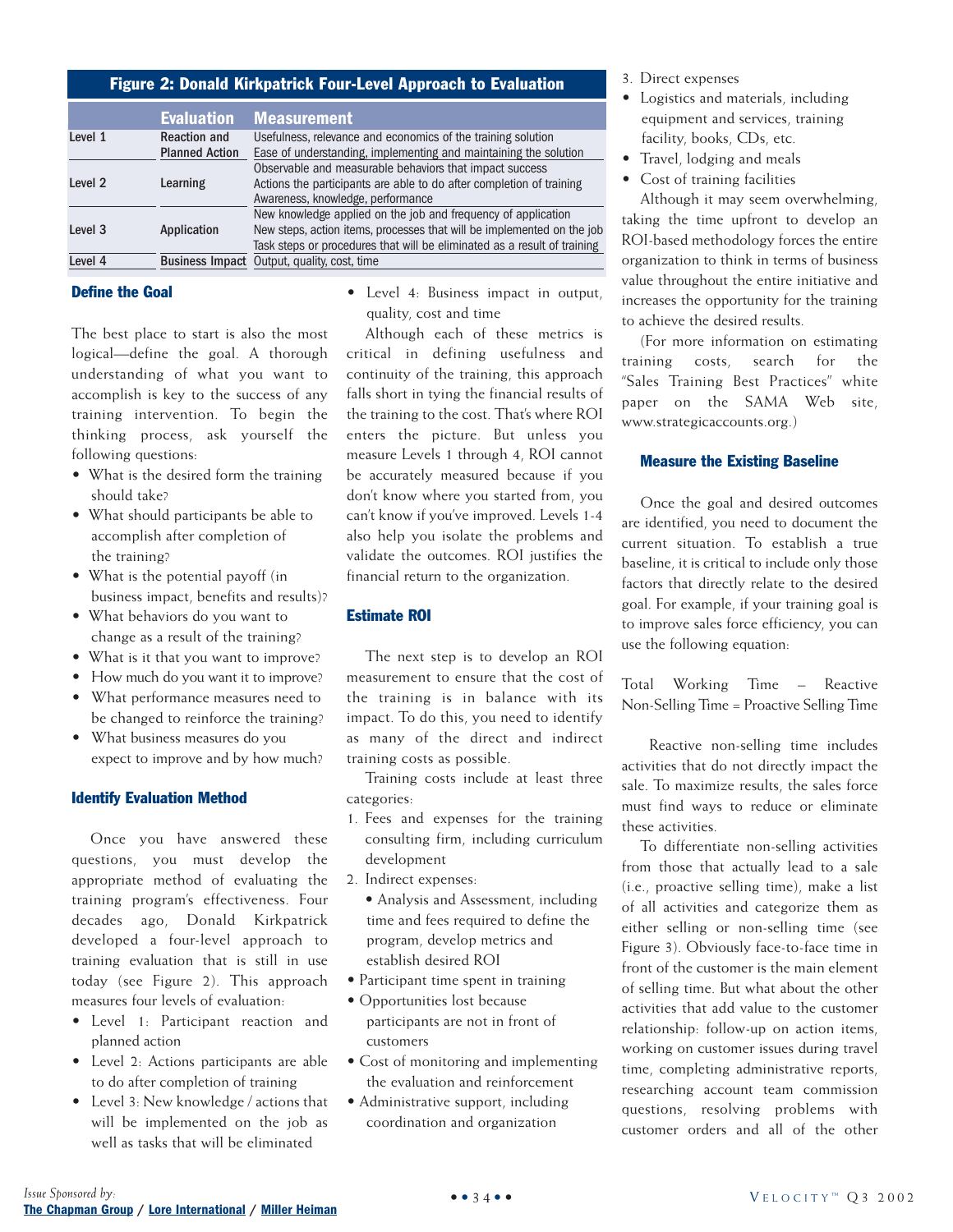myriad activities that fill an account team's time?

Once you have identified all of the factors that apply, develop the baseline by measuring the time it currently takes to perform these non-selling activities. Factor in the improvement you want and then translate that into dollar terms.

For example, let's say your organization does \$100 million in sales per year and the cost of your sales force is 10% of sales. Assume that your non-selling time is 50%. Your goal is to

reduce this non-selling time by 20%. Your calculation is then the following:

- \$100 million (sales) x .10 (cost of sales force) =  $$10$  million (cost of sales force)
- \$10 million (cost of sales force) – 50% (non-selling  $time) = $5$  million (non-selling) time)
- \$5 million (non-selling time) x  $.20$  (goal) = \$1 million improvement
- Therefore, the current baseline value of non-selling time is \$5 million. The goal is to reduce that value cost to \$4 million.

#### Define Impact and Translate Into \$\$

After implementing the training and beginning the process of measuring and evaluating the results by collecting and analyzing the Level 1 through Level 4 results (see Figure 2), the following steps must be put into place to define the impact and translate it into dollars:

- Define the unit of measure (in our example, cost of non-selling time)
- Determine the value of the unit (we've identified the costvalue as \$5 million)
- Calculate the improvement
- Annualize the amount for the improvement

**ORGANIZATIONS TODAY** KNOW THAT TRAINING, AS A STAND-ALONE EXERCISE, IS NO LONGER ENOUGH. FOR NEW BEHAVIORS TO BECOME PART OF THE CULTURE, THEY MUST BE PRACTICED, REINFORCED AND INCITED BY MANAGEMENT.

#### Isolate the Effects of Training

An often-overlooked element in most evaluations is isolating the impact of training from other factors, that may also have had an impact, to gain a true picture of ROI. One of the largest telecom companies in the industry learned this the hard way.

The company had set a goal of



improving its revenue and sales and decided to accomplish this by developing a training intervention for its sales force. After the training had begun, senior managers became increasingly skeptical that the intervention would achieve desired financial results. Under

> pressure, the company's internal consulting team hurriedly did a study that promised an ROI of 250%—meaning that for every dollar spent on training, \$250 would be recovered. Clearly this was unrealistic.

The ROI analysis suffered from two insurmountable problems.

First, it was undertaken after the training intervention had already begun. Human nature dictates that if you are responsible for the success of a program, numbers are going to be manipulated to ensure the most positive results. Second, the internal consultants did not isolate the effect of the intervention from other factors and in this case there were significant factors that did have an impact. The compensation model had been changed during the course of the intervention, and a very large account had been closed just before the intervention started.

Since the consultants measured only sales before the intervention and sales after the intervention, these two factors artificially inflated the results and caused

> the team to lose credibility with senior management. Clearly, it is critical then that all key factors that may have contributed to the improvement should be identified.

> There are a number of methodologies and techniques, such trendline anlysis and control groups that help isolate the factors that have directly impacted training effectiveness. However, most of these are highly complex and costly. A much easier and direct way to get this information is to simply ask